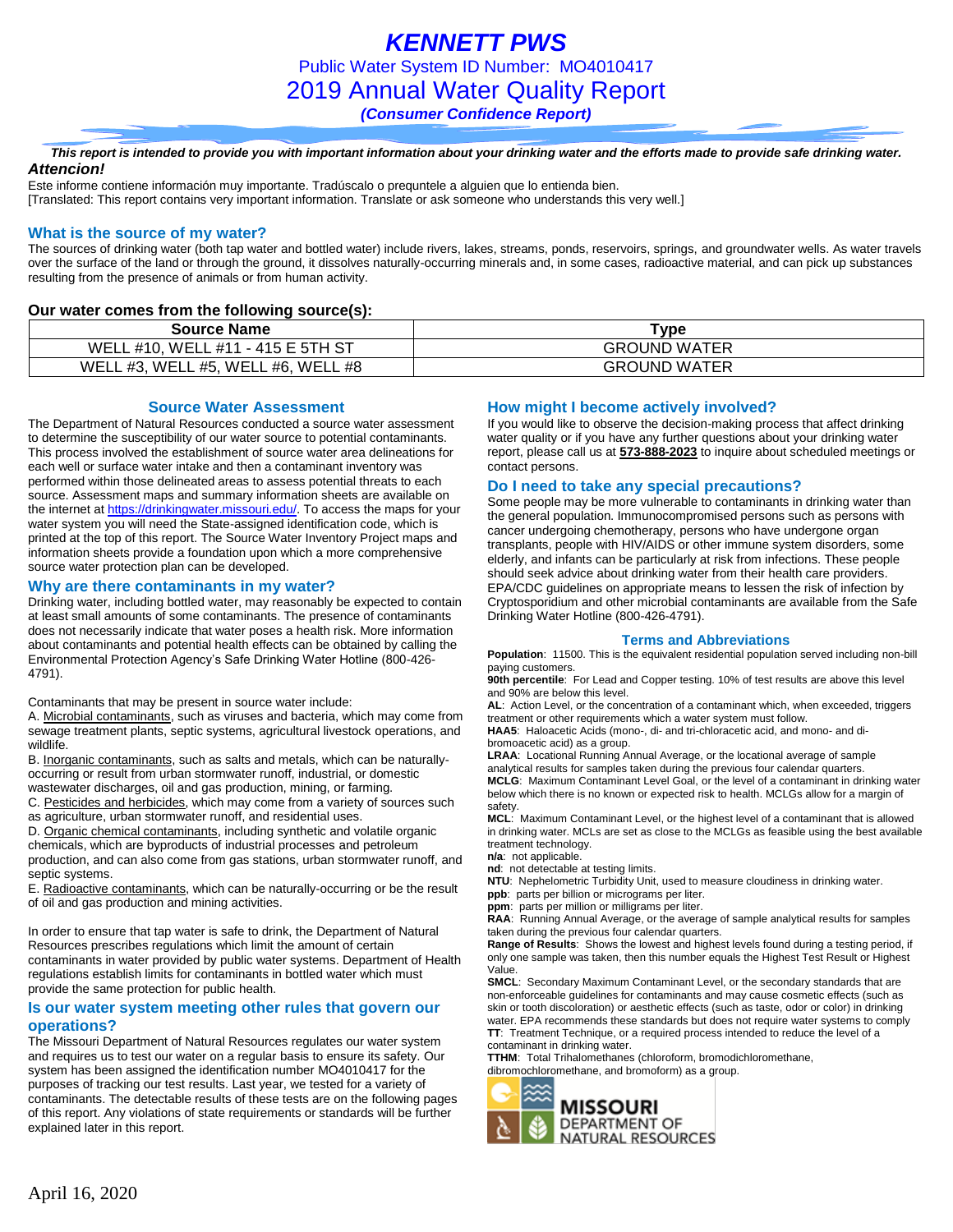# *KENNETT PWS*

Public Water System ID Number: MO4010417

2019 Annual Water Quality Report

*(Consumer Confidence Report)*

# *Contaminants Report*

KENNETT PWS will provide a printed hard copy of the CCR upon request. To request a copy of this report to be mailed, please call us at **573-888-2023***.* The CCR can also be found on the internet at www.dnr.mo.gov/ccr/MO4010417.pdf.

*The state has reduced monitoring requirements for certain contaminants to less often than once per year because the concentrations of these contaminants are not expected to vary significantly from year to year. Records with a sample year more than one year old are still considered representative. No data older than 5 years need be included. If more than one sample is collected during the monitoring period, the Range of Sampled Results will show the lowest and highest tested results. The Highest Test Result, Highest LRAA, or Highest Value must be below the maximum contaminant level (MCL) or the contaminant has exceeded the level of health based standards and a violation is issued to the water system.* 

## *Regulated Contaminants*

| <b>Regulated</b><br><b>Contaminants</b> | <b>Collection</b><br><b>Date</b> | <b>Highest</b><br>Test<br>Result | <b>Range of</b><br><b>Sampled</b><br><b>Result(s)</b><br>$(low - high)$ | <b>Unit</b> | <b>MCL</b> | <b>MCLG</b> | <b>Typical Source</b>                                                                          |
|-----------------------------------------|----------------------------------|----------------------------------|-------------------------------------------------------------------------|-------------|------------|-------------|------------------------------------------------------------------------------------------------|
| <b>BARIUM</b>                           | 12/10/2019                       | 0.129                            | 0.129                                                                   | ppm         |            |             | Discharge of drilling wastes; Discharge from metal refineries;<br>Erosion of natural deposits  |
| <b>FLUORIDE</b>                         | 12/10/2019                       | 0.43                             | 0.43                                                                    | ppm         |            |             | Natural deposits; Water additive which promotes strong teeth                                   |
| NITRATE-<br><b>NITRITE</b>              | 8/14/2019                        | 0.03                             | 0.03                                                                    | ppm         | 10         | 10          | Runoff from fertilizer use; Leaching from septic tanks, sewage;<br>Erosion of natural deposits |

| <b>Disinfection</b><br><b>Byproducts</b> | <b>Sample Point</b> | <b>Monitoring</b><br><b>Period</b> | <b>Highest</b><br><b>LRAA</b> | <b>Range of Sampled</b><br><b>Result(s)</b><br>$(low - high)$ | Unit | <b>MCL</b> | <b>MCLG</b> | <b>Typical Source</b>                    |
|------------------------------------------|---------------------|------------------------------------|-------------------------------|---------------------------------------------------------------|------|------------|-------------|------------------------------------------|
| (HAA5)                                   | DBPDUAL-01          | 2019                               | 13                            | $13.4 - 13.4$                                                 | ppb  | 60         |             | Byproduct of drinking water disinfection |
| (HAA5)                                   | DBPDUAL-04          | 2019                               | 20                            | $19.5 - 19.5$                                                 | ppb  | 60         |             | Byproduct of drinking water disinfection |
| <b>TTHM</b>                              | DBPDUAL-01          | 2019                               | 38                            | $37.7 - 37.7$                                                 | ppb  | 80         |             | Byproduct of drinking water disinfection |
| TTHM                                     | DBPDUAL-04          | 2019                               | 35                            | $35.1 - 35.1$                                                 | ppb  | 80         |             | Byproduct of drinking water disinfection |

| Lead and<br>Copper | <b>Date</b> | 90th Percentile: 90%<br>of your water utility<br>levels were less than | <b>Range of Sampled</b><br><b>Results</b><br>$(low - high)$ | <b>Unit</b><br><b>AL</b> |    | <b>Sites</b><br><b>Over AL</b> | <b>Typical Source</b>                   |
|--------------------|-------------|------------------------------------------------------------------------|-------------------------------------------------------------|--------------------------|----|--------------------------------|-----------------------------------------|
| <b>COPPER</b>      | 2016 - 2018 | 0.259                                                                  | $0.0268 - 0.453$                                            | ppm                      | .3 |                                | Corrosion of household plumbing systems |
| LEAD.              | 2016 - 2018 | 4.51                                                                   | 0 - 8.07                                                    | ppb                      | 15 |                                | Corrosion of household plumbing systems |

## *Violations and Health Effects Information*

| During the 2019<br>.J 2019 calendar year. <sup>17</sup> ∵<br>e had the below noted violation(s) of a<br>water regulations.<br>we<br><sup>.</sup> drinkina |         |             |  |  |  |  |
|-----------------------------------------------------------------------------------------------------------------------------------------------------------|---------|-------------|--|--|--|--|
| Compliance F<br>⊧ Period                                                                                                                                  | Analyte | <b>Tvpe</b> |  |  |  |  |
| 2019<br>Calendar Year of 1<br>No.<br>Occurred in the<br>Violations (                                                                                      |         |             |  |  |  |  |

## **Special Lead and Copper Notice:**

If present, elevated levels of lead can cause serious health problems, especially for pregnant women and young children. Lead in drinking water is primarily from materials and components associated with service lines and home plumbing. KENNETT PWS is responsible for providing high quality drinking water, but cannot control the variety of materials used in plumbing components. When your water has been sitting for several hours, you can minimize the potential for lead exposure by flushing your tap for 30 seconds to 2 minutes before using water for drinking or cooking. If you are concerned about lead in your water, you may wish to have your water tested. Information on lead in drinking water, testing methods, and steps you can take to minimize exposure is available from the Safe Drinking Water Hotline (800-426-4791) or at [http://water.epa.gov/drink/info/lead/index.cfm.](http://water.epa.gov/drink/info/lead/index.cfm)

You can also find sample results for all contaminants from both past and present compliance monitoring online at the Missouri DNR Drinking Water Watch website [http://dnr.mo.gov/DWW/indexSearchDNR.jsp.](http://dnr.mo.gov/DWW/indexSearchDNR.jsp) To find Lead and Copper results for your system, type your water system name in the box titled Water System Name and select *Find Water Systems* at the bottom of the page. The new screen will show you the water system name and number, select and click the Water System Number. At the top of the next page, under the *Help* column find, *Other Chemical Results by Analyte*, select and click on it. Scroll down alphabetically to Lead and click the blue Analyte Code (1030). The Lead and Copper locations will be displayed under the heading *Sample Comments*. Scroll to find your location and click on the *Sample No*. for the results. If your house was selected by the water system and you assisted in taking a Lead and Copper sample from your home but cannot find your location in the list, please contact KENNETT PWS for your results.